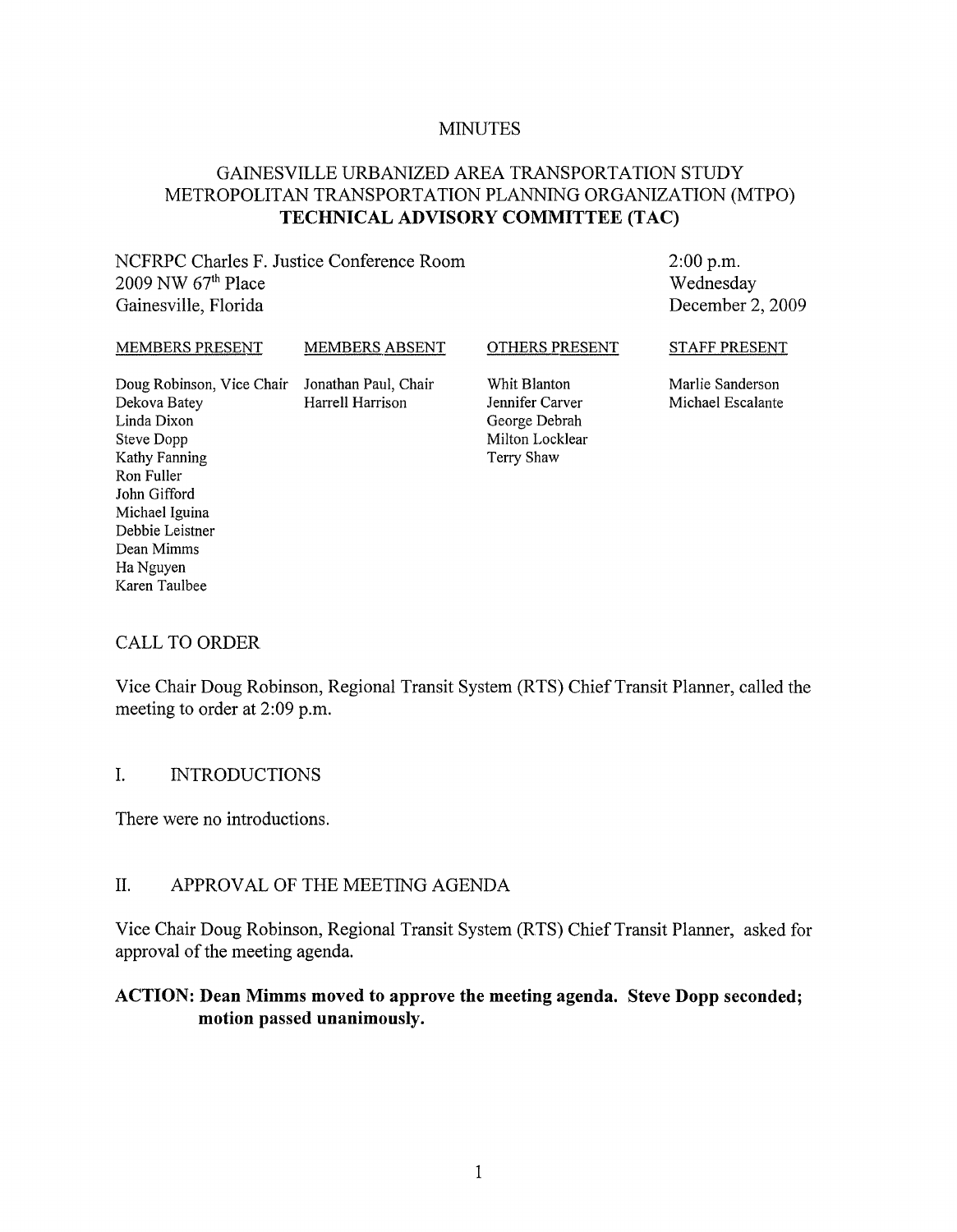#### III. APPROVAL OF COMMITTEE MINUTES

Mr. Marlie Sanderson, MTPO Director of Transportation Planning, stated that the July 29, 2009 minutes are ready for approval.

### ACTION: Dean Mimms moved to approve the July 29, 2009 TAC minutes. Linda Dixon seconded; motion passed unanimously.

### IV. UPCOMING MEETINGS

Mr. Sanderson announced that the next MTPO meeting is scheduled for December 14<sup>th</sup> at 5:00 p.m. in the Jack Durrance Auditorium. He said that the TAC's next meeting, if needed, is scheduled for January  $27<sup>th</sup>$ . He added that there would be a Year 2035 Long Range Transportation Plan Environmental Issues Forum at 4:00 p.m. at the Gainesville Regional Utilities Meeting Room.

### V. SW 62<sup>ND</sup> BOULEVARD CONNECTOR INTERIM PROJECT- 60 PERCENT PLANS

Mr. Sanderson stated that the County's consultant was prepared to discuss the SW 62<sup>nd</sup> Boulevard Connector Interim Project- 60 Percent Design Plans.

Mr. Terry Shaw, HNTB Vice President, Ms. Ha Ngyyen, Alachua County Contract/Design Manager and Mr. Robinson discussed the three 60 Percent Design Plans and answered questions for the SW  $62<sup>nd</sup>$  Boulevard Connector Interim Project, including Archer Road at SW  $40<sup>th</sup>$  Boulevard and SW 43<sup>rd</sup> Street at SW 20<sup>th</sup> Avenue intersection modifications and the SW 20<sup>th</sup> Avenue Smart Bus Bay.

### ACTION: Linda Dixon moved to recommend that the MTPO approve the SW  $62<sup>nd</sup>$ Boulevard Connector Interim Project- including Archer Road at SW 40<sup>th</sup> Boulevard and SW 43<sup>rd</sup> Street at SW 20<sup>th</sup> Avenue intersection modifications and the SW 20th Avenue Smart Bus Bay Design Plans with one revision to modify the SW 20th Avenue typical section to widen the 4-foot bike to 5-foot, with the foot taken from the turnlane. Dean Mimms seconded; motion passed unanimously.

### VI. FLORIDA DEPARTMENT OF TRANSPORTATION (FDOT) TENTATIVE FIVE YEAR WORK PROGRAM

Mr. Sanderson stated that FDOT has requested an opportunity to discuss the Tentative Five Year Work Program.

Ms. Karen Taulbee, FDOT Transportation Specialist, and Mr. Sanderson discussed the Tentative Five Year Work Program and answered questions.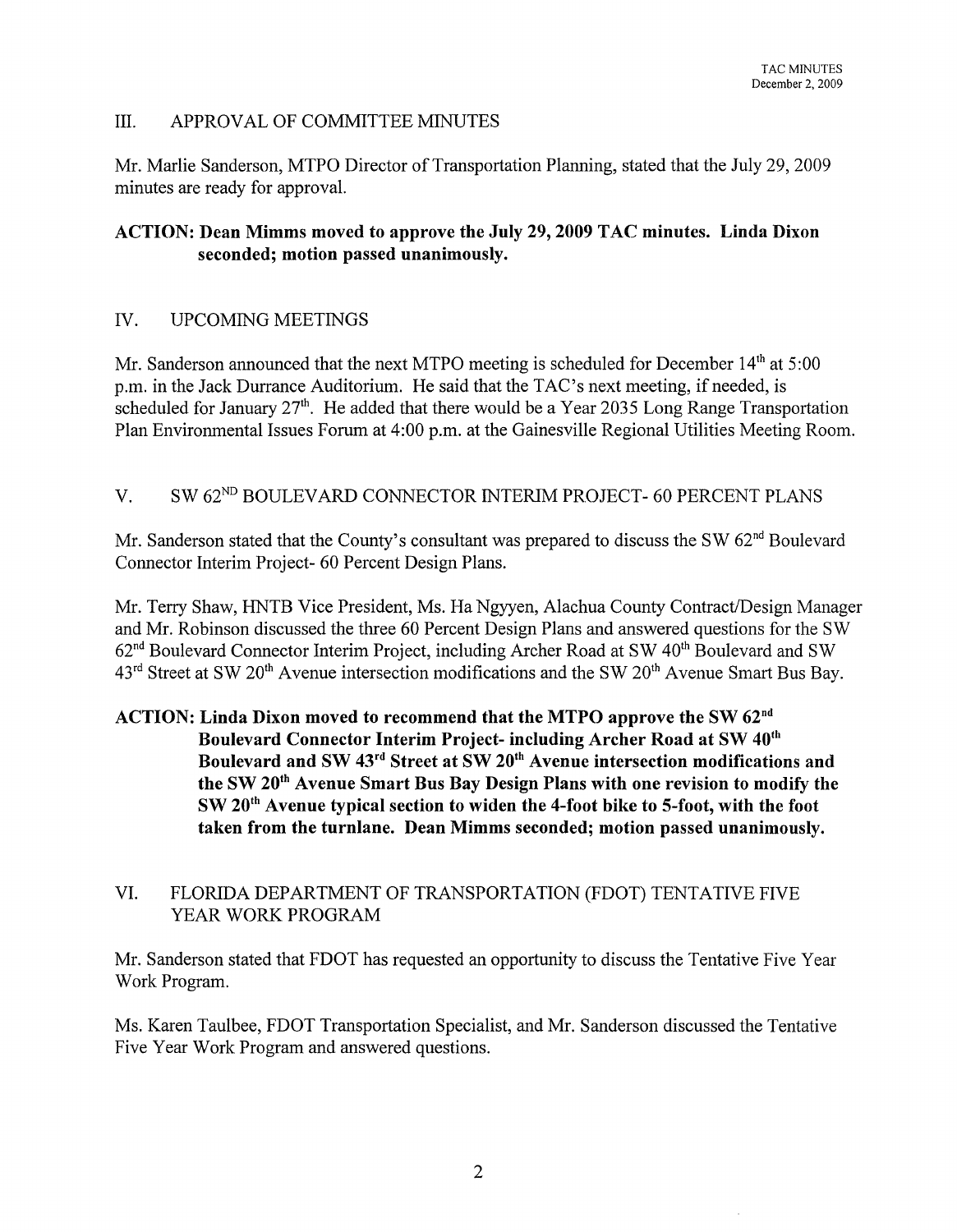### VII. LONG RANGE TRANSPORTATION PLAN UPDATE (LRTP)- VISION STATEMENT, GOALS AND OBJECTIVES

Mr. Sanderson stated that the MTPO's consultant has prepared draft LRTP Vision Statement, Goals and Objectives.

Mr. Whit Blanton, Renaissance Planning Group (RPG) Vice President, provided a status report on the LRTP. He recommended that the TAC Subcommittee meet in mid-December to review the draft Year 2035 LRTP Model Validation. He noted that LRTP Workshop #2 would be some time in February 2010. He and Ms. Jennifer Carver, RPG Senior Planner, discussed the draft LRTP Vision Statement, Goals and Objectives and answered questions.

### **ACTION: Linda Dixon moved to recommend that the MTPO approve the draft LRTP Vision Statement, Goals and Objectives with revisions as shown in Exhibit 1. Karen Taulbee seconded; motion passed unanimously.**

### VIII. LRTP UPDATE- OTHER ISSUES

- A. SUGGESTED PERFORMANCE MEASURES
- B. INITIAL ACCESSIBILITY ANALYSIS
- C. EXISTING + COMMITTED NETWORK MAP AND TABLE

Mr. Sanderson stated that there were additional LRTP issues.

Mr. Blanton discussed suggested performance measures, the initial accessibility analysis and the Existing + Committed Network Map and Table and answered questions.

### IX. DESIGN TEAM

Mr. Sanderson stated that the purpose of this agenda item is to discuss whether the Design Team:

- 1. should continue to meet as a separate MTPO Advisory Committee;
- 2. be sunsetted and assign its duties and responsibilities to the Technical Advisory Committee (TAC); or
- 3. be incorporated into the TAC.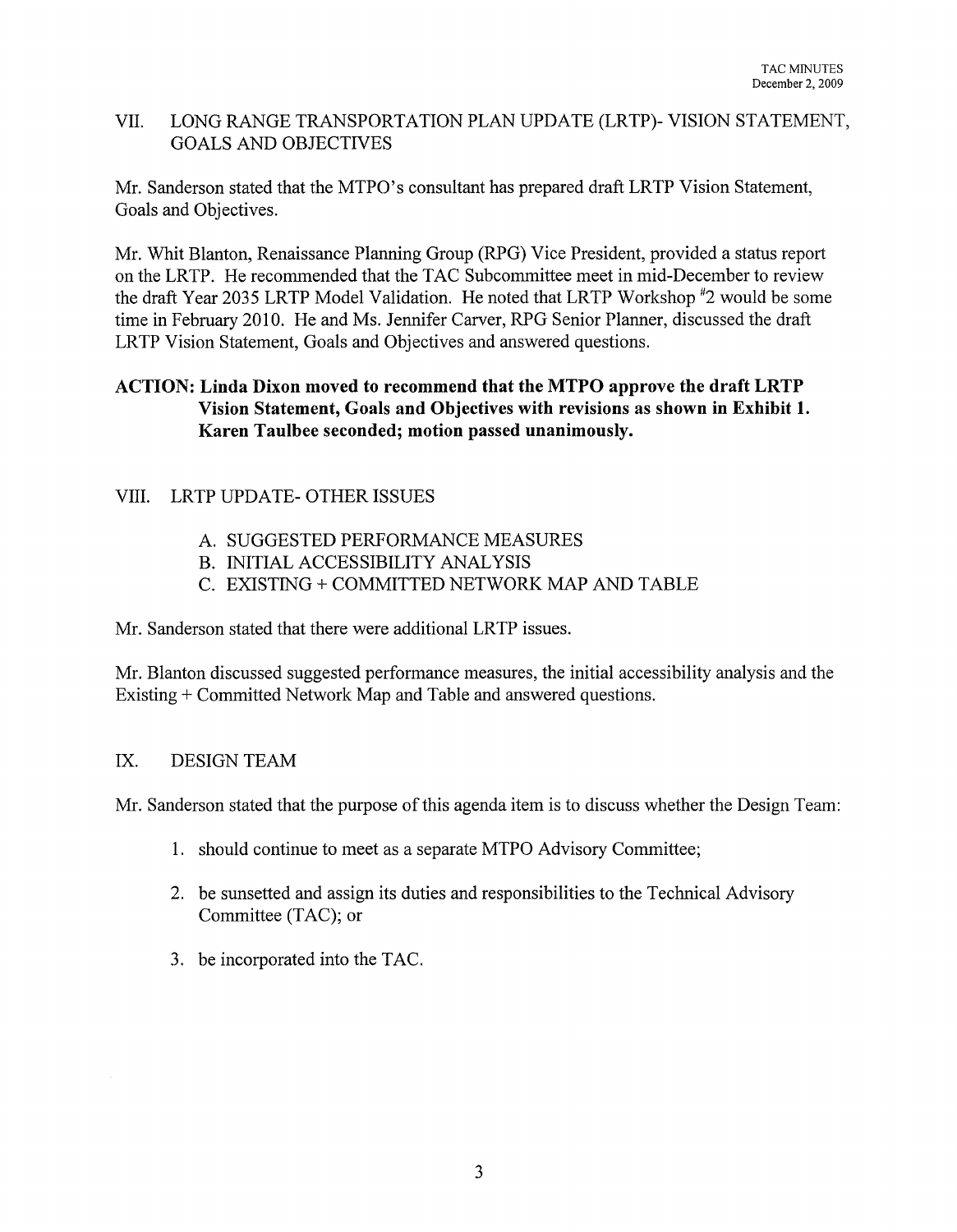### ACTION: Linda Dixon moved to recommend that the MTPO:

- A. sunset the Design Team;
- B. appoint to the Technical Advisory Committee (TAC), as a voting member, the City Arborist, with the County Arborist as the alternate member; and
- C. appoint a representative of the City Beautification Board to the CAC, as non-voting member.

Dean Mimms seconded; motion passed unanimously.

XII. INFORMATION ITEMS

There was no discussion of the information items.

ADJOURNMENT

The meeting was adjourned at  $3:15 \text{ p.m.}$ 

 $31510$   $\frac{1}{215}$ Date Jonatha and the Jonatha Second Second Second Second Second Second Second Second Second Second Second Second Second Second Second Second Second Second Second Second Second Second Second Second Second Second Second Seco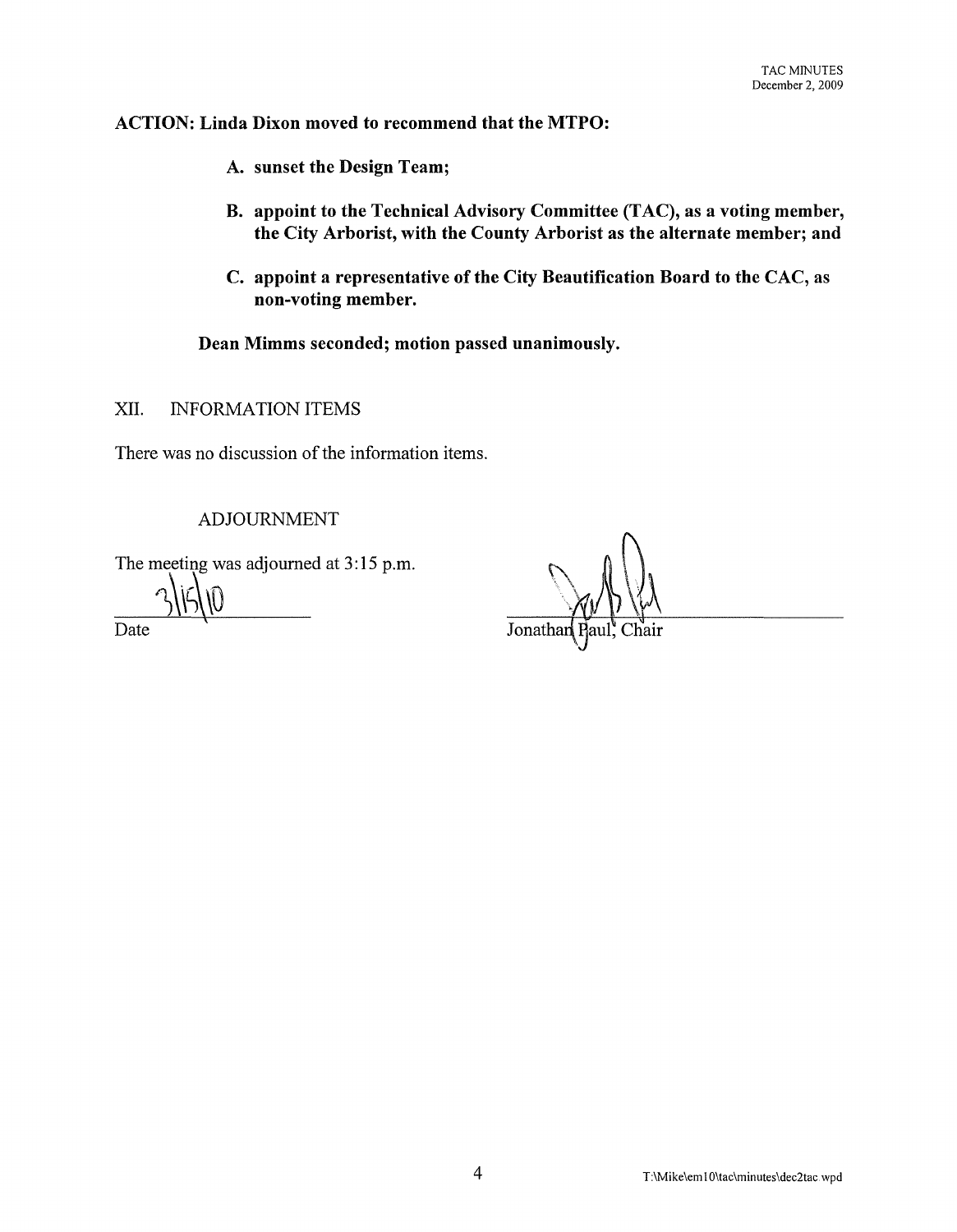EXHIBIT 1

## **2035 LONG RANGE TRANSPORTATION PLAN**  DRAFT **VISION, GOALS, AND OBJECTIVES**

*Prepared jor:* 

#### **METROPOLITAN TRANSPORTATION PLANNING ORGANIZATION FOR THE GAINESVILLE URBANIZED AREA**

*Prepared by:* 

RENAISSANCE PLANNING GROUP

*November 2009* 



 $\,1\,$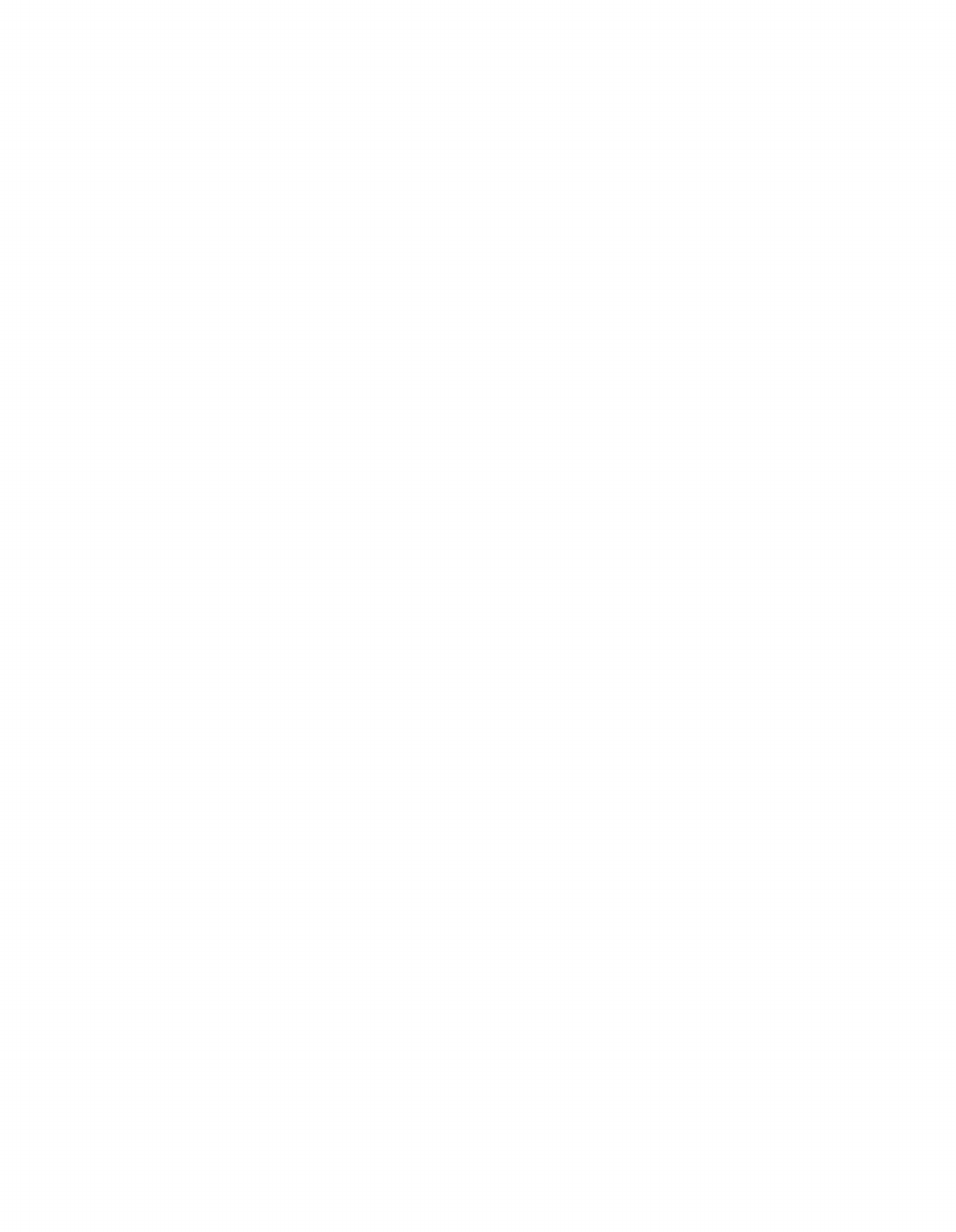#### **YEAR 2035 GAINESVILLE URBANIZED AREA METROPOLITAN TRANSPORTATION PLANNING ORGANIZATION LONG RANGE TRANSPORTATION PLAN**  DRAfT **VISION, GOALS, AND OBJECTIVES**

#### **INTRODUCTION**

The Vision, Goals, and Objectives will guide the development of the Year 2035 Long Range Transportation Plan (LRTP). This document provides an update of the Year 2025 LRTP Vision, Goals, and Objectives based on public input provided at a public workshop and focus group meetings as well as review of current requirements and relevant planning documents. The Safe Accountable Flexible Efficient Transportation Equity Act: A Legacy for Users (SAFETEA-LU), Alachua County Energy Conservation Strategies Commission Final Report, the Gainesville Evaluation and Appraisal Report (EAR) Major Issues, and Alachua County EAR Recommendations all provided valuable inputs into the development of the 2035 LTRP Vision, Goals, and Objectives.

The major modifications that were made to the 2025 LRTP Vision, Goals & Objectives are outlined below:

- The Vision Statement has been revised to incorporate sustainability, energy efficiency and transportation choice.
- Goal Statement 1 focuses on economic vitality and community livability. New concepts under this goal statement include Objectives addressing complete streets, expansion of the transit system's reach, transportation linkages to East Gainesville, and increased connectivity between travel modes. Objectives related to environmental, cultural, and historic preservation have been moved under Goal Statement 2.
- Goal Statement 2 focuses on sustainable decision-making and preservation. New concepts in this section include integrated land use and transportation decision-making, reduced demand for oil, and lower greenhouse gas emissions. Objectives have been added or modified to address location decisions for government facilities, support for a greenbelt, energy efficiency, and reduction of impervious surfaces.
- Goal Statement 3 focuses on safety for mobility and accessibility. Security is now addressed in Goal Statement 4. The safety Objectives have been modified to reflect priorities identified in the Florida Department of Transportation Strategy Highway Safety Plan, Safe Routes to School, and improved performance through safety improvements.
- Goal Statement 4 provides a new area focusing on security and resilience as recommended in the SAFETEA-LU Compliance Review document. The Objectives address protection of personal security, accommodation of various conditions without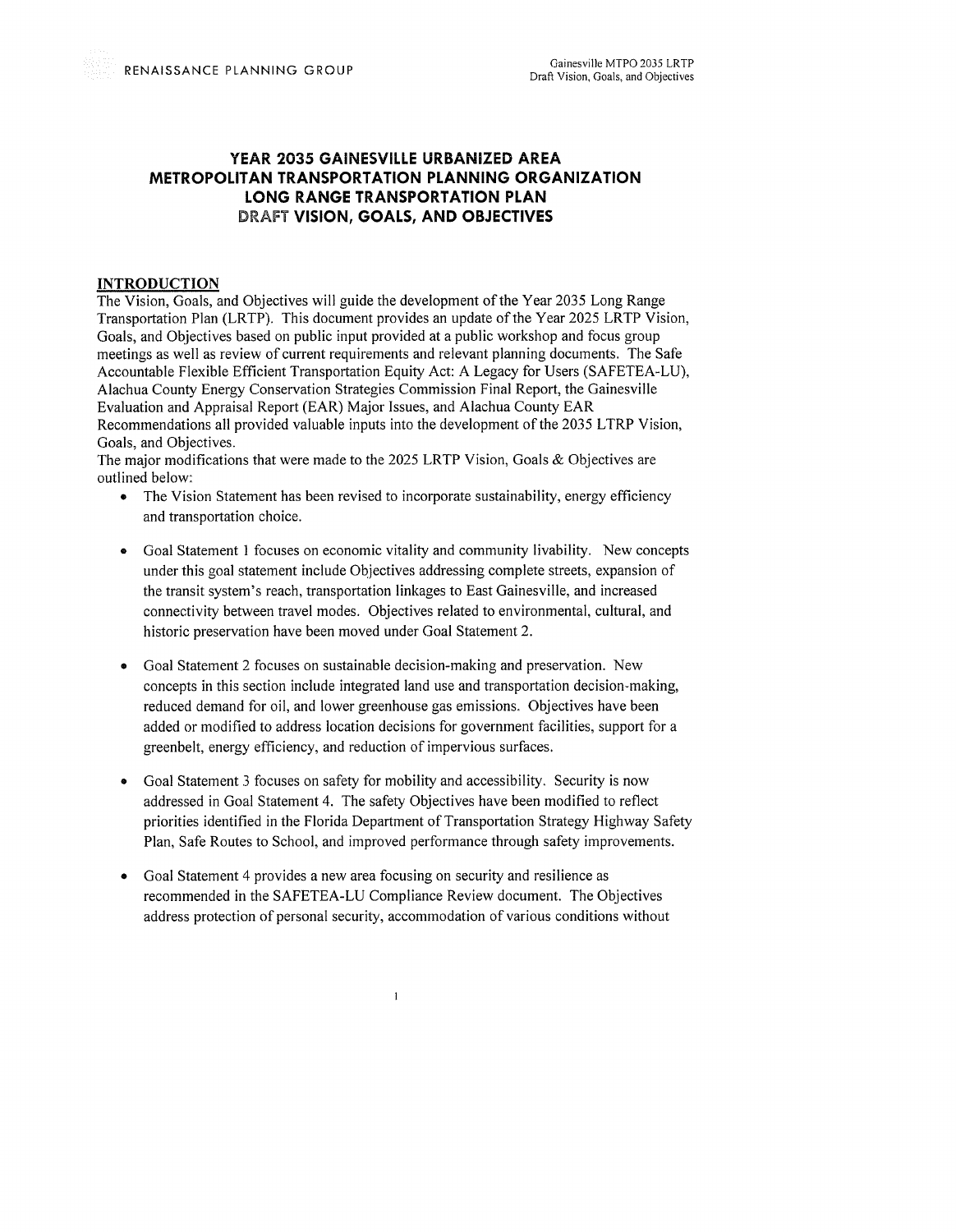catastrophic failure ofthe transportation network. This area also addresses the need to coordinate among agencies for preparation, redevelopment and recovery.

• Goal Statement 5 focuses on transportation network management and operations. New concepts include wise use of financial resources, prioritization of preservation and maintenance of the existing network, implementation of transportation demand management strategies, operational efficiency and traffic signal coordination.

#### **VISION STATEMENT**

The Gainesville Urbanized Area will have a multimodal transportation system that integrates land use and transportation planning and investments to support the following community development outcomes:

- 1. create more balance in east-west Gainesville area growth,
- 2. direct growth into existing infill and redevelopment areas,
- 3. encourage greenbelt between Gainesville Metropolitan Area and outlying municipalities in Alachua County, and
- 4. promote sustainable, safe, secure and energy efficient land use patterns and transportation choices.

#### **GOALS, OBJECTIVES AND PERFORMANCE MEASURES**

**GOAL STATEMENT 1: ECONOMIC VITALITY AND COMMUNITY LIVABILITY**  Develop and maintain a balanced transportation network that supports the economic vitality and livability in the Gainesville Metropolitan Area through expanded transportation choice, improved accessibility and connectivity for motorized and non-motorized users, and strategic transportation investments.

#### **OBJECTIVES**

- 1.1 Improve regional accessibility to major employment, health care, commerce and goods distribution centers.
- 1.2 Improve the viability of alternatives to the single-occupant automobile (bicycling, walking, public transit, carpooling/vanpooling and teleworking) as options for all users of the transportation network through accessibility, convenience and comfort.
- 1.3 Increase the number of "complete streets" that provide accommodations for all users.
- 1.4 Expand the reach of the regional transit system to improve accessibility, availability and competitiveness of transit as a viable travel option.
- 1.5 Improve access for pedestrians, bicyclists and transit users to public places and centers of activity.
- 1.6 Improve pedestrian/bicycle accessibility by providing connections between commercial centers and surrounding neighborhoods.

 $\overline{2}$ 

1.7 Improve connectivity between modes, including transit, bicycle, pedestrian, and automobiles.

Deleted: objectives

**Deleted:** discourage inefficient, **sprawling development**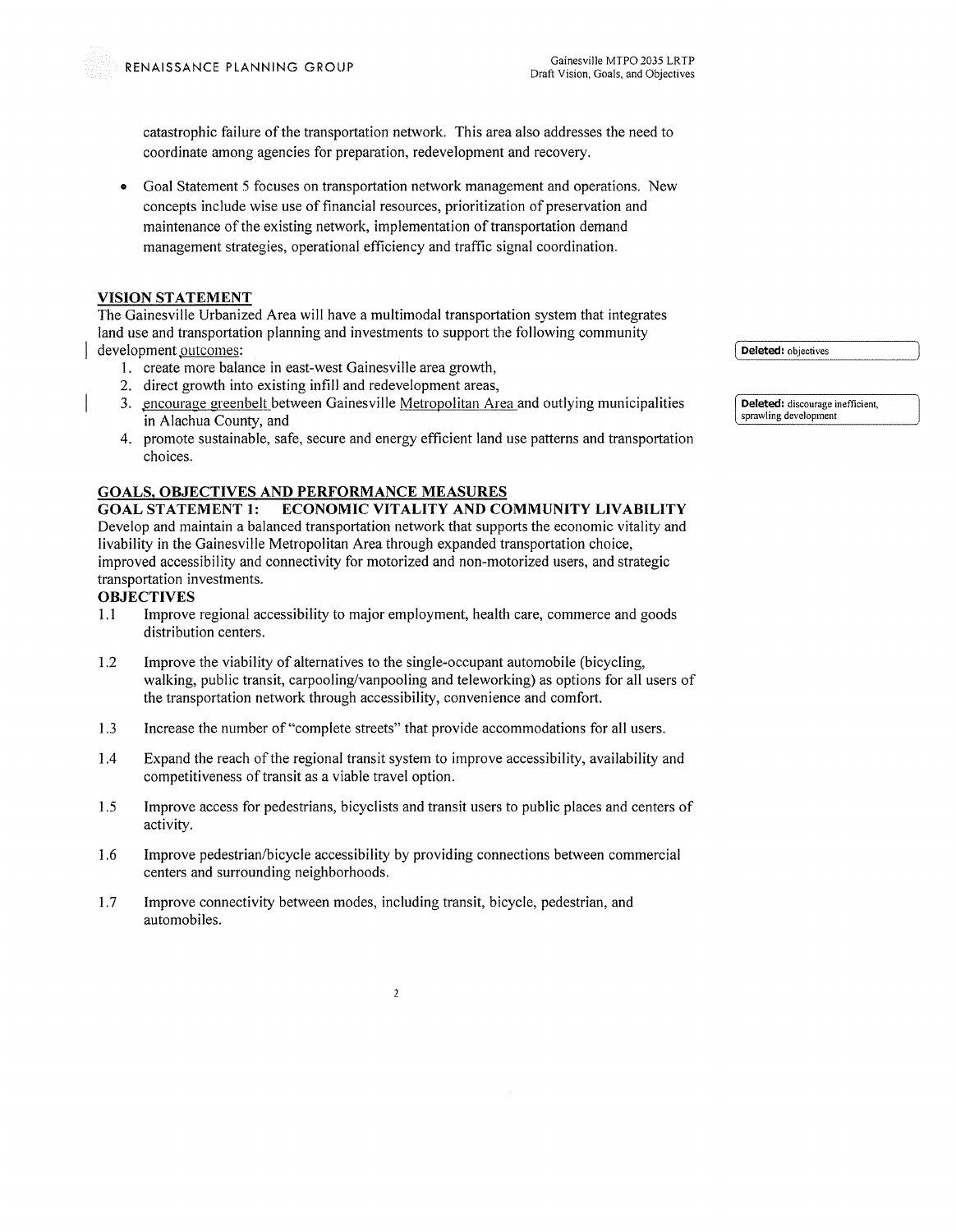- 1.8 Increase bicycle and pedestrian accessibility through an interconnected and continuous system of off-road trails and greenways.
- 1.9 Coordinate transportation and future land use decisions to promote efficient development patterns and a choice of transportation modes.
- 1.10 Increase transportation linkages between East Gainesville and other parts of the Gainesville Urbanized Area to promote economic development.
- 1.11 Improve access to transportation facilities and services for elderly, children, people with disabilities and economically disadvantaged individuals.
- 1.12 Minimize the adverse impacts of transportation on established neighborhoods through development of a network of transportation facilities.
- 1.13 Preserve the intended function of the Florida Strategic Intermodal System (SIS) and other appropriate corridors for intercity travel and freight movement, but minimize adverse impacts resulting from this policy that are inconsistent with other goals and objectives.

#### **GOAL STATEMENT 2: SUSTAINABLE DECISION-MAKING AND PRESERVATION**

Develop and maintain a sustainable transportation system that supports and preserves the existing

transportation network through integrated land use and transportation decision-making that results in compact development patterns, preservation of environmental, cultural and historic areas, reduced demand for oil, and lower greenhouse gas emissions.

#### **OBJECTIVES**

- 2.1 Minimize travel distances for work, shopping and recreation.
- 2.2 Encourage infill and redevelopment, including government facilities, such as schools and service centers, in areas that have existing and adequate infrastructure in place, to increase accessibility for all residents and visitors, especially people with disabilities, lower income citizens, elderly, and children.
- 2.3 Improve the interconnectivity of streets and other modal systems of the transportation network, including sidewalks, bikeways and transit ways.
- 2.4 Create opportunities for access by all modes of travel at centers for employment, education, services, commerce and housing through land use strategies and urban design principles that minimize travel distances and allow for a mix of uses.
- 2.5 Enhance connectivity between different forms of travel by creating multimodal access hubs within new development or redeveloping areas.
- 2.6 Use transportation investments to support development and redevelopment in mixed use activity centers to promote economic development and preserve environmentallysensitive lands.
- 2.7 Reduce the adverse impacts of transportation on the environment, including habitat and ecosystem fragmentation, wildlife collisions, and non-point source pollution.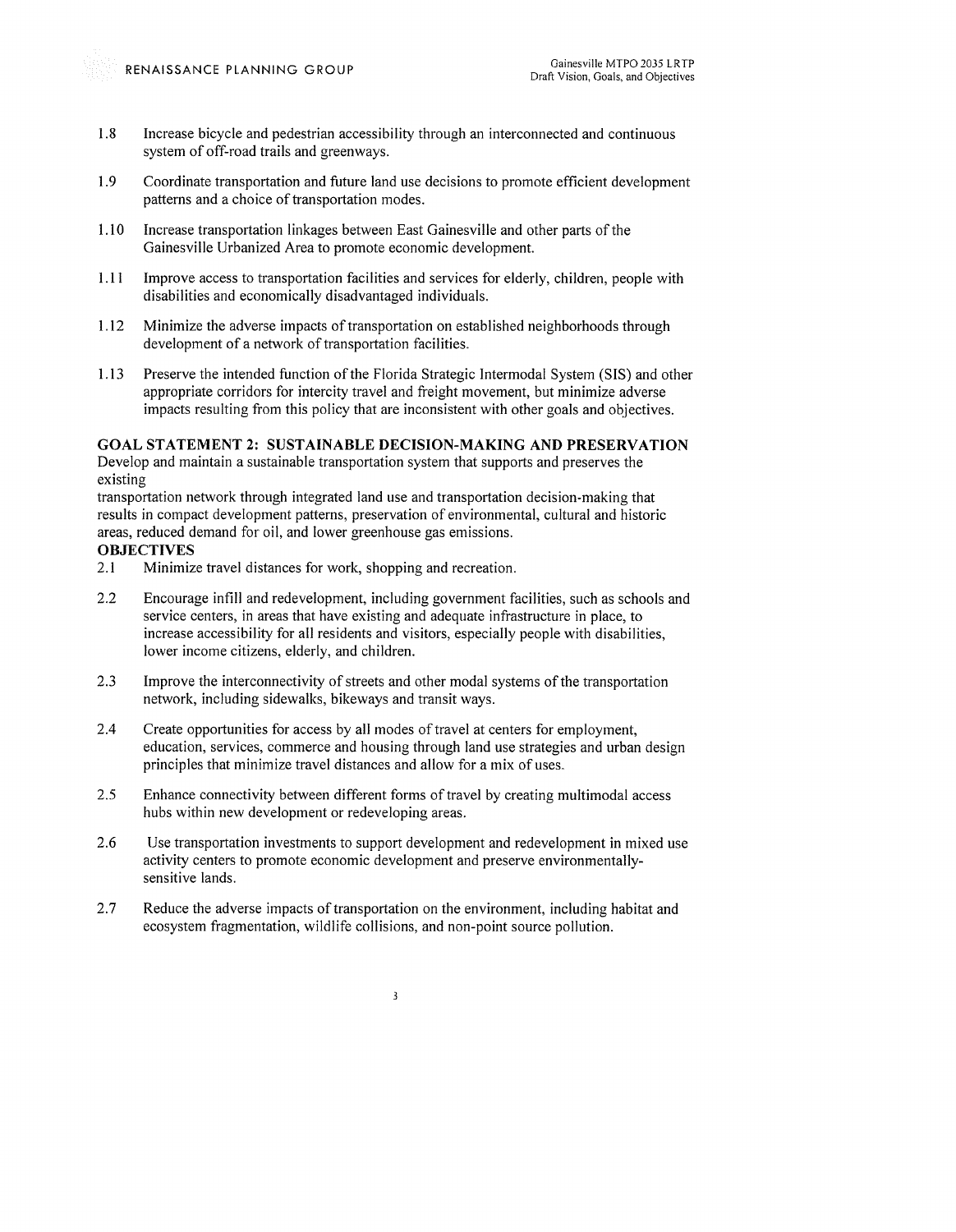- 2.8 Make transportation decisions that support the creation of a greenbelt between the Gainesville Urbanized Area and surrounding municipalities and rural communities to reduce sprawl and preserve environmentally sensitive areas.
- 2.9 Improve energy efficiency and reduce greenhouse gas emissions by promoting street designs that maximize opportunities for use of transportation choices and sustainable building techniques.
- 2.10 Phase in new vehicle fleets for public agencies to maximize energy efficiency and reduce air quality impacts.
- 2.11 Reduce impervious surface areas by promoting reuse of surface parking areas for infill development, urban agriculture and other uses through Low Impact Development (LID) practices.

#### **GOAL STATEMENT 3: SAFETY FOR MOBILITY AND ACCESSIBILITY**

Develop and maintain a safe transportation system that supports increased mobility and better accessibility for all users and neighbors of transportation facilities and services. **OBJECTIVES** 

- 3.1 Address existing and potential safety problems on or adjacent to transportation corridors through an interagency planning and prioritization process.
- 3.2 Implement techniques to calm traffic in residential, educational and commercial areas where walking and bicycling are common.
- 3.3 Implement a comprehensive Safe Routes to School Program to increase the percentage of children walking or bicycling to school.
- 3.4 Increase safety for vulnerable road users, including pedestrians, bicyclists, and motorcyclists.
- 3.5 Implement techniques and roadway design to reduce fatalities and serious injuries from common intersection crashes, lane departure crashes, and aggressive driving.
- 3.6 Improve performance through safety improvements and countermeasures.
- 3.7 Coordinate with the Florida Department of Transportation to implement the Florida Strategic Highway Safety Plan.
- 3.8 Incorporate safety-related strategies, plans and activities (including transit safety) in the Safety Element of the long range transportation plan.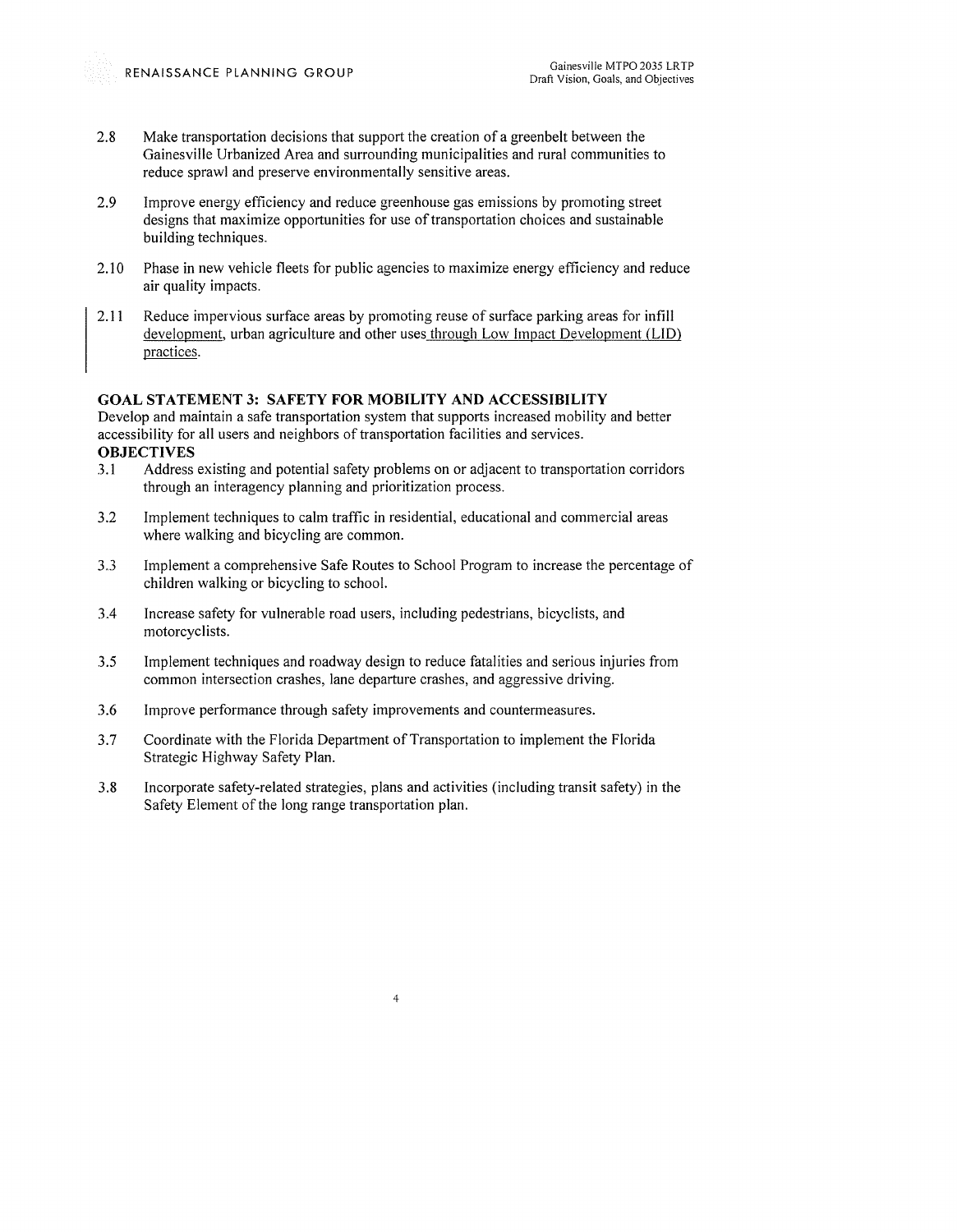#### **GOAL STATEMENT 4: SECURITY AND RESILIENCE**

Develop and maintain a secure transportation system that supports community resilience, homeland security, and protects the personal security of system users.

# **OBJECTIVES**<br>4.1 Increase

- Increase the ability of the transportation network to accommodate variable and unexpected conditions without catastrophic failure.
- 4.2 Compile existing plans and protocols into a transportation security plan that protects lives and coordinates the use of resources.
- 4.3 Increase personal security of users by implementing appropriate design strategies, such as improved lighting and visibility measures.
- 4.4 Review and update the Continuity of Operations Plan on a regular basis to ensure the continuity of essential office functions if a major even/emergency/disaster occurs.
- $4.5$ Support development of alternative fuel sources and infrastructure to provide continuing transportation services in the event of scarcity Coordinate with appropriate agencies to protect the critical transportation infrastructure against disaster by identifying vulnerable assets and prevention strategies and planning for recovery and redevelopment after disaster (in coordination with the Local Mitigation Strategy).
- 4.6 Incorporate security-related strategies, plans and activities (including transit security) in the Security Element of the long range transportation plan.

#### **GOAL STATEMENT 5: TRANSPORTATION NETWORK MANAGEMENT AND OPERATIONS**

Improve system management, operations, coordination and communication to make sound transportation decisions that reflect wise use of financial resources. **OBJECTIVES** 

- 5.1 Give priority to preservation and maintenance of the existing transportation network.
- 5.2 Preserve current and planned rights-of-way for transportation system improvements.
- 5 . .3 Implement transportation demand management and system management strategies before adding general purpose lanes to a roadway.
- 5.4 Improve the operational efficiency of the existing transportation system for all modes of travel based on a balance of needs within the corridor.
- 5.5 Implement a coordinated traffic signal system plan to improve network efficiency and maintain traffic flow.
- 5.6 Coordinate transportation plans and programs with all stakeholders in the transportation system, including the public, public agencies, transit, emergency management, police and fire, etc.

5

| Deleted: Develop<br>Deleted: |  |  |
|------------------------------|--|--|
|                              |  |  |

**Deleted:** Continue to provide **transp0l1ation services if a particular resource, such as petroleum, becomes scarce and expensive**